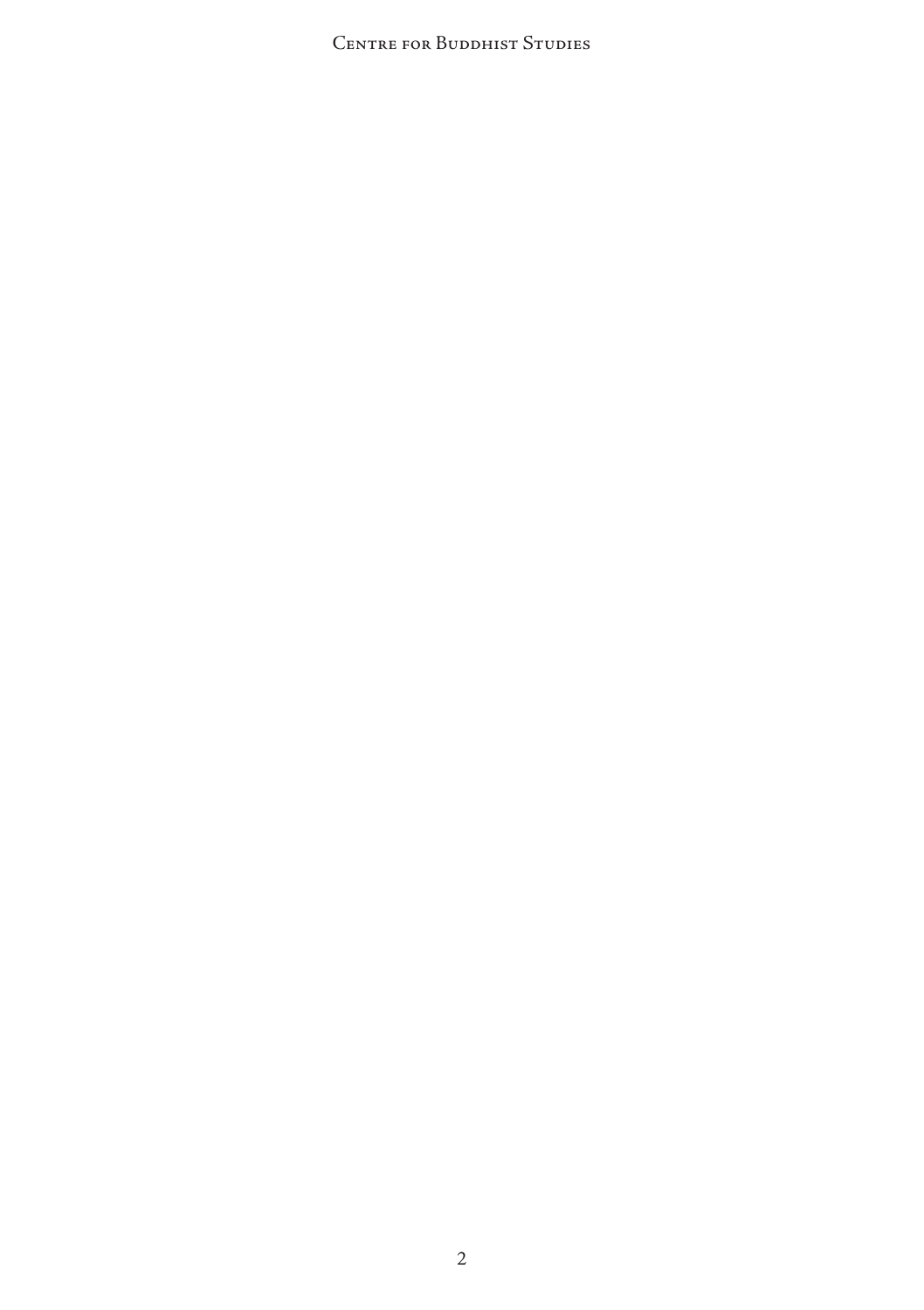# **About Kathmandu University**

Kathmandu University was established by an Act of Parliament in November 1991. The University began functioning from December 11, 1991, and was formally inaugurated on August 2, 1995.

Kathmandu University is an autonomous, non-profit, non-governmental public institution of higher learning.

The mission of the university is to:

- ◆ Promote all-round development of students' abilities and personalities.
- ◆ Develop an awareness of the role of science and its application in under standing problems of society.
- ◆ Extend and disseminate knowledge and encourage its application.
- ◆ Develop a community of scholars, students and staff.

The University site is located at Dhulikhel, Kavre, in Kathmandu, Nepal and covers an area of 17 hectares of land. The University offers its academic and short-term programs through six schools:

- ◆ School of Management
- ◆ School of Science
- ◆ School of Engineering
- ◆ School of Arts
- ◆ School of Education
- ◆ School of Medical Sciences

### **Master of Arts in Buddhist Studies**

The School of Arts provides a Master of Arts in Buddhist Studies at Kathmandu University – Centre for Buddhist Studies (KU-CBS), which is located at Rangjung Yeshe Institute (RYI), Boudhanath, Kathmandu. The program has a yearly enrollment capacity of 10 students.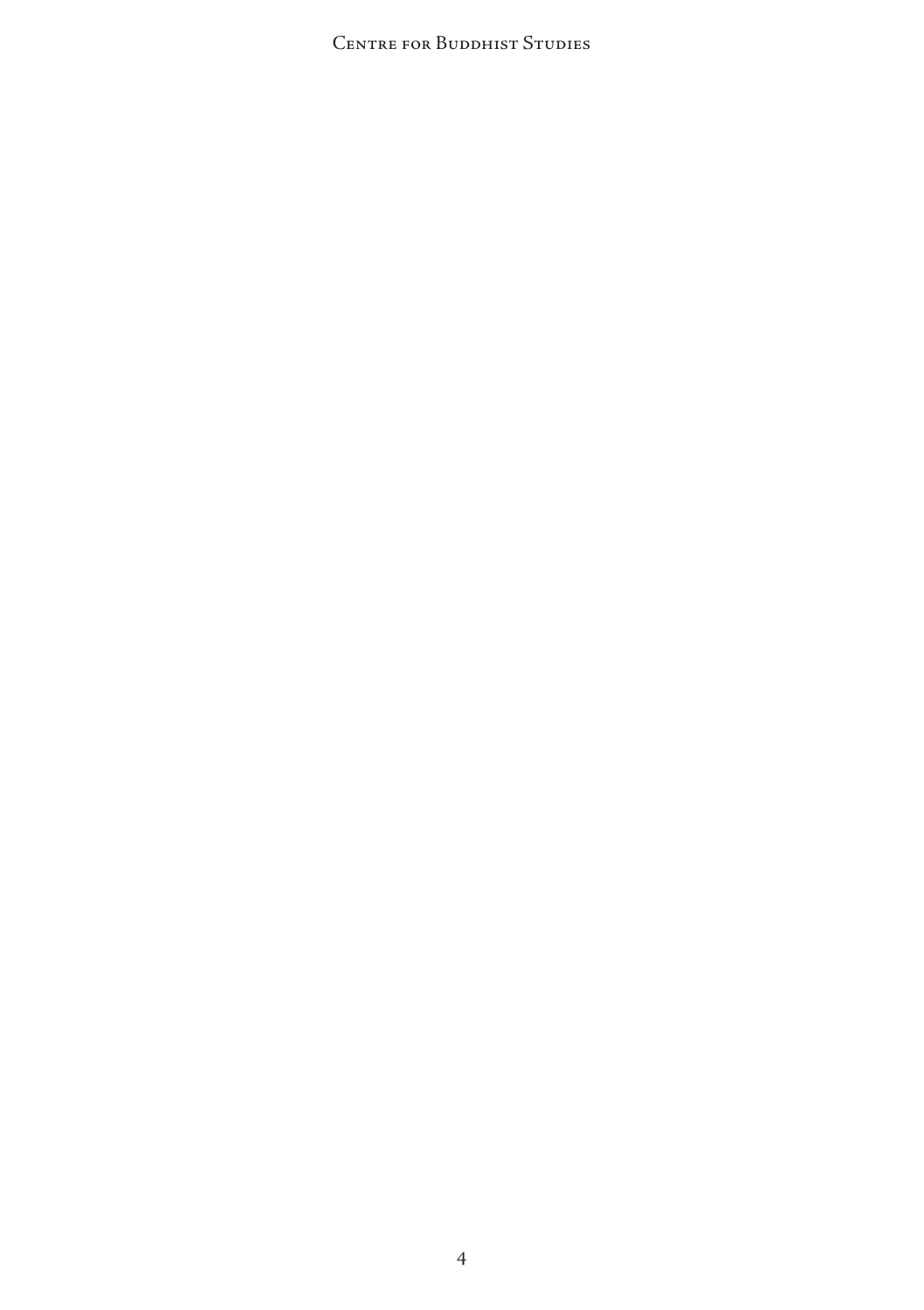Master of Arts Program

# **Kathmandu University**

## **Centre for Buddhist Studies at Rangjung Yeshe Institute**

# **Master of Arts (MA) in Buddhist Studies**

#### **Introduction**

The MA program at Kathmandu University – Centre for Buddhist Studies is a 2-year (4 semester, 60 credit) program that combines graduate-level seminars and traditional textual studies with modern academic research. The aim of the program is to introduce students to the methods and skills involved in mature academic research and to develop their ability to undertake independent research projects within the field of Buddhist Studies. Special attention is given to developing students' ability to conduct research in the primary languages (Tibetan and Sanskrit). The program culminates with the completion and submission of a Master's thesis.

#### **Application and Admission**

To be admitted to the MA Program, a student should have a baccalaureate degree from an accredited academic institution containing:

- ◆ Four courses (12 credits) in Asian Religion or Buddhist Studies
- ◆ Two courses (6 credits) in Classical Tibetan and/or Sanskrit

Meeting the minimum entrance requirements does not automatically guarantee admission. All qualified applications are subject to final approval by the Graduate Committee at CBS. Applicants holding an appropriate degree without all required elements may still qualify to enter the MA program by completing preparatory course work as prescribed by the Graduate Committee at CBS.

For information regarding the application process as well as for applying to the program, please visit our website at www.ryi.org/admissions.

### **Evaluation, Admission and Notification**

Once all components of the application have been completed the admissions committee will review the application. Normally a decision on admission will be made within one month and students will be notified of the outcome via email.

Successful applicants must accept or decline the admissions offer within two weeks by means of an email reply and secure their places in the MA Program by submitting the full tuition payment for either one or two semesters, or a deposit of US \$500. The remainder of the tuition is due on the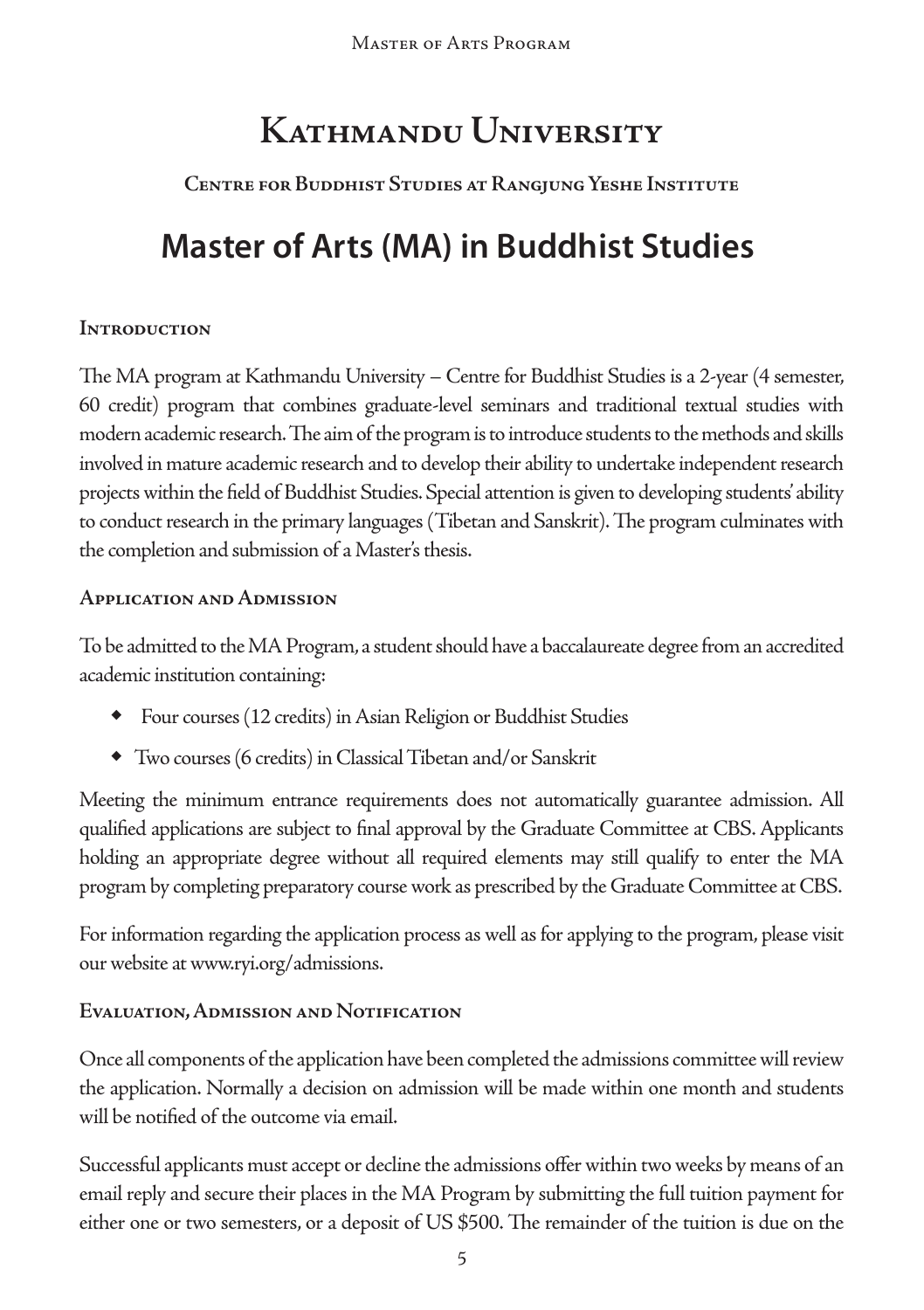first day of classes.

### **Courses**

To complete the MA in Buddhist Studies, 60 credits of the following course elements must be completed. (See below for Course Descriptions.)

| <b>ATSP 501</b> | <b>Advanced Textual Study - Primary I</b>   |
|-----------------|---------------------------------------------|
| <b>ATSP 502</b> | <b>Advanced Textual Study - Primary II</b>  |
| <b>ATSP 503</b> | <b>Advanced Textual Study - Primary III</b> |
| <b>ATSP 504</b> | <b>Advanced Textual Study - Primary IV</b>  |
| <b>ATSP 601</b> | <b>Advanced Textual Study - Primary V</b>   |
|                 |                                             |
| <b>ATSE 501</b> | <b>Advanced Textual Study - English I</b>   |
| <b>ATSE 502</b> | <b>Advanced Textual Study - English II</b>  |
| <b>ATSE 601</b> | <b>Advanced Textual Study - English III</b> |
|                 |                                             |
| <b>RTIB 501</b> | <b>Advanced Readings I - Tibetan</b>        |
| <b>RTIB 502</b> | <b>Advanced Readings II - Tibetan</b>       |
| <b>RSKT 501</b> | <b>Advanced Readings I - Sanskrit</b>       |
| <b>RSKT 502</b> | <b>Advanced Readings II - Sanskrit</b>      |
|                 |                                             |
| <b>TLAN 501</b> | <b>Tibetan Language Study I</b>             |
| <b>TLAN 502</b> | <b>Tibetan Language Study II</b>            |
| <b>SLAN 501</b> | Sanskrit Language Study I                   |
| <b>SLAN 502</b> | Sanskrit Language Study II                  |
|                 |                                             |
| <b>BSTD 505</b> | <b>Research Seminar I (mandatory)</b>       |
| <b>BSTD 506</b> | <b>Research Seminar II (mandatory)</b>      |
| <b>BSTD 601</b> | <b>MA Thesis Workshop (mandatory)</b>       |
| <b>BSTD 603</b> | <b>Research Seminar III (mandatory)</b>     |
| <b>BSTD 610</b> | <b>MA Thesis (mandatory)</b>                |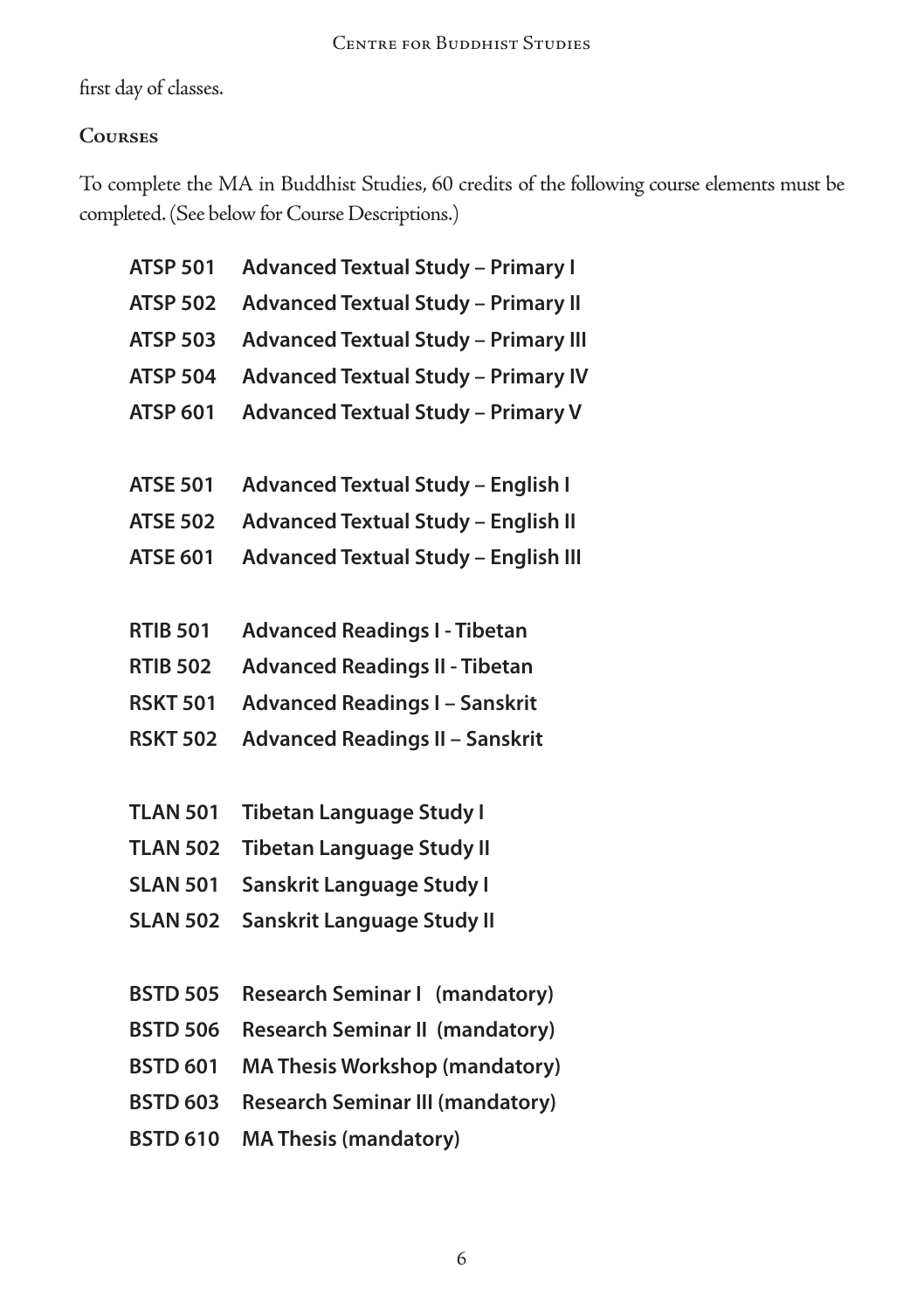### **Outline of Courses**

Courses in the MA include advanced textual study of Indian and Tibetan Buddhist works with the aid of Tibetan commentary (oral and written) under the guidance of our monastic faculty (khenpos and lopons), as well as seminars and guided independent study focused on developing skills in modern research methods and knowledge of specialized topics in Buddhist Studies to help prepare students for writing the MA thesis.

Please note that lectures and written exams in Advanced Textual Study-Primary courses (ATSP) are conducted in Tibetan. For students who cannot follow lectures in Tibetan, there are options to take a translated textual studies course (ATSE) or a course in classical Tibetan or Sanskrit, with additional research assignments, instead (see details below).

Full-time MA students must take 15 credit hours per semester. Part-time study is possible with the approval of the MA Program Director and Director of Programs.

#### **Standard course of study**

| <b>Semester 1</b>                                                                                            | <b>Credits</b> |
|--------------------------------------------------------------------------------------------------------------|----------------|
| Research Seminar I – mandatory - (BSTD 505)                                                                  | 3              |
| Advanced Textual Study - Primary I (ATSP 501)<br>OR.<br>Advanced Textual Study–English I (ATSE 501)          | 6              |
| Advanced Textual Study – Primary II (ATSP 502)<br>OR.<br>Advanced Readings I – (RTIB 501 or RSKT 501)<br>OR. | 6              |
| Language Study $I - (TLAN 501$ or SLAN 501)                                                                  |                |

| <b>Semester 2</b>                               | <b>Credits</b> |
|-------------------------------------------------|----------------|
| Research Seminar II – mandatory - (BSTD 506)    |                |
| Advanced Textual Study – Primary III (ATSP 503) | h              |
| OR.                                             |                |
| Advanced Textual Study – English II (ATSE 502)  |                |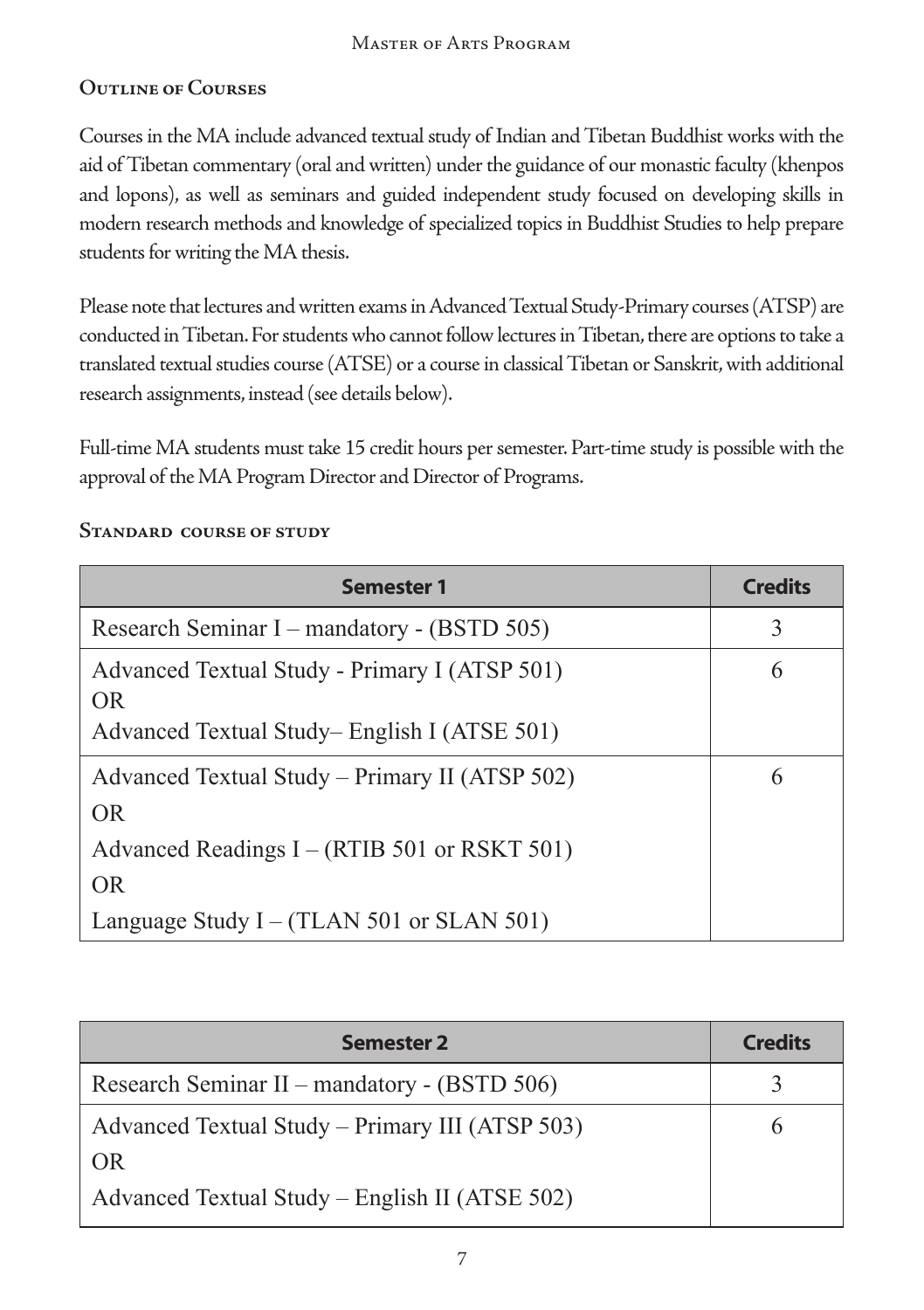| Advanced Textual Study – Primary IV (ATSP 504)      |  |
|-----------------------------------------------------|--|
| OR                                                  |  |
| Advanced Readings II – (RTIB 502 or RSKT 502)<br>OR |  |
| Language Study II – (TLAN 502 or SLAN 502)          |  |

| <b>Semester 3</b>                                          | <b>Credits</b> |
|------------------------------------------------------------|----------------|
| Research Seminar III – mandatory (BSTD 603)                |                |
| Advanced Textual Study – Primary V (ATSP 601)<br><b>OR</b> | 6              |
| Advanced Textual Study – English III (ATSE 601)            |                |
| MA Thesis Workshop – mandatory – $(BSTD 601)$              |                |

| Semester 4                           | <b>Credits</b> |  |
|--------------------------------------|----------------|--|
| $MA Thesis - mandatory - (BSTD 610)$ |                |  |

#### **Explanation of course options**

As noted in the table above, students with advanced language skills may replace a standard ATSP course with an Advanced Readings Course in classical Tibetan (RTIB 501 or 502) or Sanskrit (RSKT 501 or 502) during their first two semesters of study, provided this substitution is approved by the MA Program Director and Director of Programs.

During their first two semesters, students who cannot follow lectures or take written exams in Tibetan may substitute the two courses below for the two standard Advanced Textual Study (ATSP) courses:

- 1. One translated Specialized Textual Studies course (taught in our BA program) (ATSE 501 and 502), with additional MA-level assessments and
- 2. One course in classical Tibetan or Sanskrit (TLAN 501 and 502, or SLAN 501 and 502), with additional MA-level assessments.

As noted above, MA students registered for ATSE and TLAN or SLAN classes complete graduate-level assignments and assessments related to course content. If students are able to take courses in Tibetan but find it too difficult to follow two courses in Tibetan during a single semester,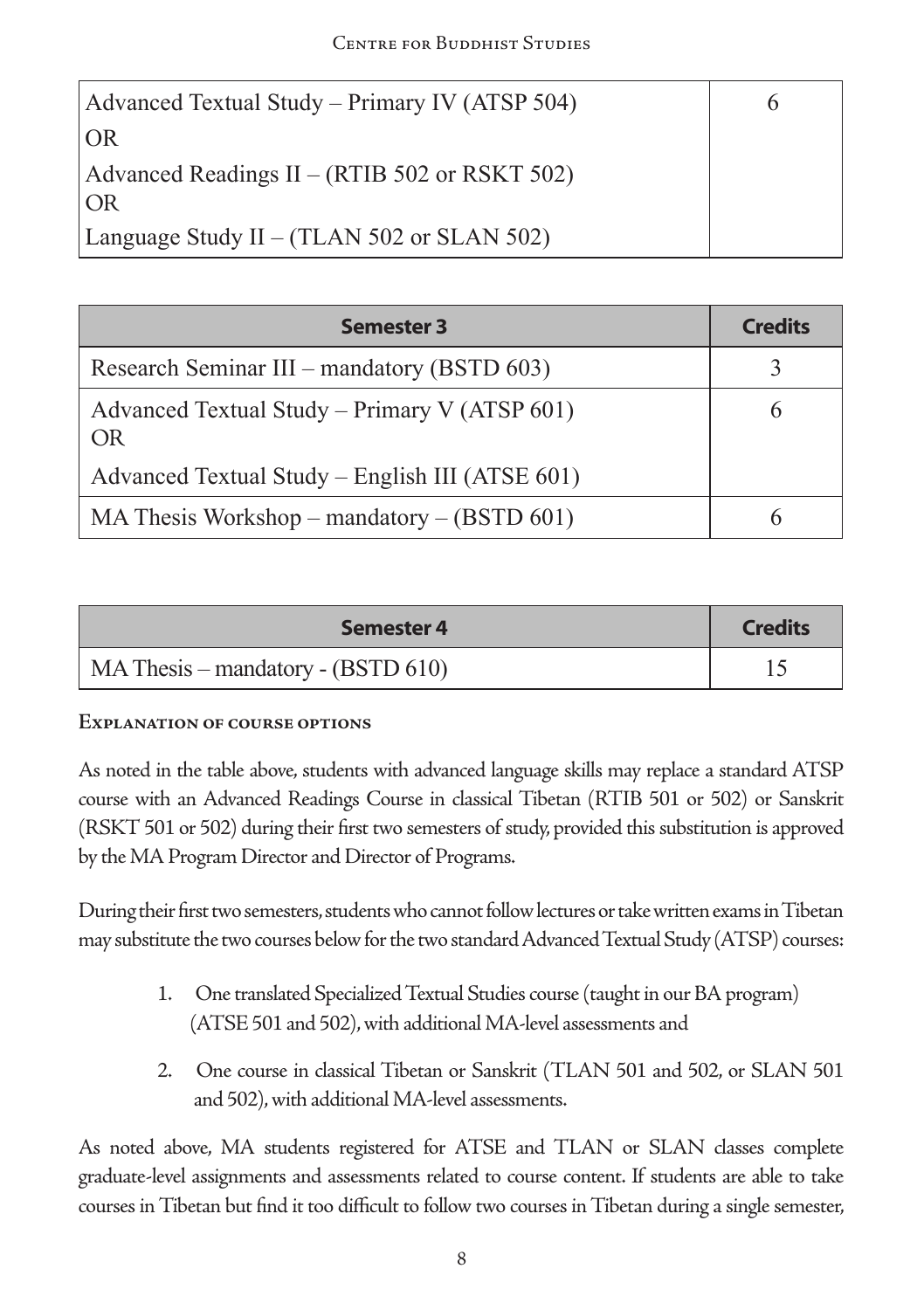they may take one standard ATSP course and either one ATSE course or one TLAN or SLAN course. Students may not take TLAN and SLAN courses in the same semester: they must choose which language they wish to study for credit. Language courses may only be taken for credit in the first year of the program, but additional language courses may be audited at any time during the program.

In the third semester of the program, students have two mandatory classes (BSTD 601 and BSTD 603) and may choose between ATSP 601 and ATSE 601 as their third class.

#### **Course Descriptions**

## **Research Seminar I/II/III (BSTD 505, 506, 603) - 3 credits**

These seminars focus on research methods and critical issues in current academic scholarship in the field of Buddhist Studies and related areas such as philosophy, religion, anthropology, and history. The aim of the course is to help students develop the critical skills, perspectives, knowledge base and research methods required for graduate level work in Buddhist Studies, and for writing the MA thesis in particular. Topics vary by semester. Past topics have included such courses as: Mindfulness and Buddhist Epistemology, Methodological Perspectives on Madhyamaka, Ritual Theory and Religious Experience, Tibetan Cultural History and Historiography, The Insider/Outsider Problem in the Study of Buddhism, and Yogācāra in Tibet.

**Prerequisites:** For BSTD 505, None. For BSTD 506 and 603, the previous course(s) in the sequence.

## **Advanced Textual Study- Primary (ATSP 501, 502, 503, 504, 601) - 6 credits**

These courses involve in-depth study of an Indian or Tibetan Buddhist text supported by Indian and Tibetan commentaries as well as oral explanation by a member of CBS's monastic faculty (a khenpo or lopon). Lectures, homework, and exams are given in Tibetan. This provides a context-rich environment for understanding both the literary and vernacular Tibetan speech patterns common to Tibetan Buddhist religious discourses. The Tibetan portion of the course is complemented by guided independent study on recent academic scholarship on the text and related topics, which serves as the basis for additional assessment by a supervising professor.

**Prerequisites:** These courses represent the study of separate primary source texts of the tradition, and as such may, at times, be studied non-consecutively.

## **Advanced Textual Study- English (ATSE 501, 502, 601) - 6 credits**

These courses involve in-depth study of an Indian Buddhist text supported by Indian and Tibetan commentaries as well as oral explanation by a member of CBS's monastic faculty (a khenpo or lopon) translated into English. Students take quizzes and exams on course content in English. This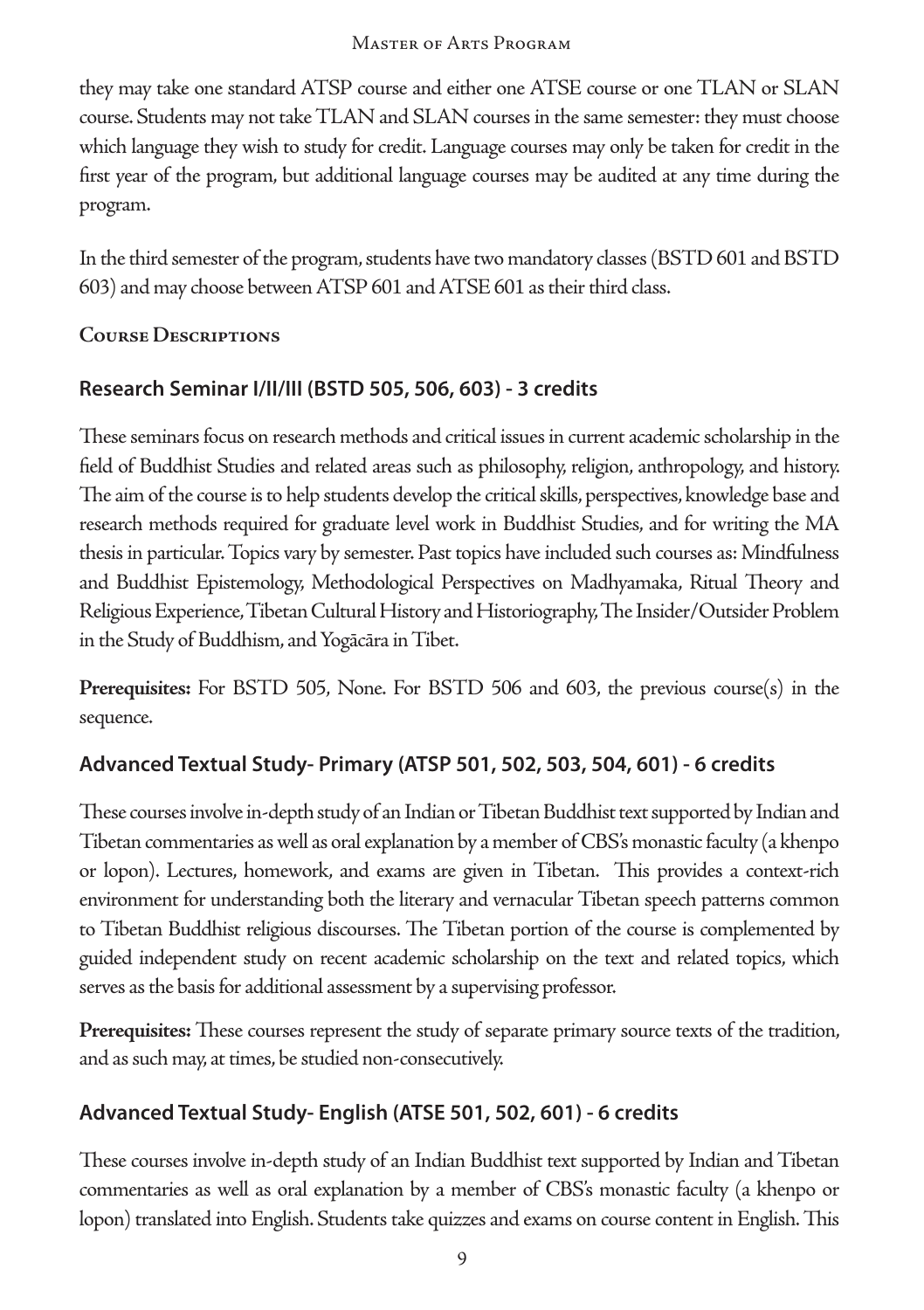is complemented by guided independent study on recent academic scholarship on the text and related topics, which serves as the basis for additional assessment by a supervising professor. To make the rigor of the course equivalent to the primary language course, there is an additional writing assignment.

**Prerequisites:** For ATSE 501, None. For ATSE 502 and 601, the previous course(s) in the sequence.

### **Advanced Readings (RTIB 501, 502 or RSKT 501, 502) - 6 credits**

This is a course of study proposed by a student able to work independently on a Tibetan or Sanskrit text or genre. Students wishing to register for an advanced readings course must submit a course proposal to the MA Program Director and Director of Programs at least two weeks prior to the start of the semester. If the course is approved, the student will meet regularly with a course supervisor who will guide and evaluate the student's work throughout the semester.

**Prerequisites:** For RTIB and RSKT 501, None. For RTIB and RSKT 502, the previous course in the sequence.

### **Language Study (TLAN 501, 502 or SLAN 501, 502) - 6 credits**

For this course, the student enrolls in a classical Tibetan or Sanskrit language course appropriate to the student's current skill level, and engages in graduate-level research on the text(s) studied during the course or a related topic. The student will be assigned a course supervisor to guide and evaluate this research and resulting term paper.

**Prerequisites:** For TLAN and SLAN 501, None. For TLAN and SLAN 502, the previous course in the sequence.

### **MA Thesis Workshop (BSTD 601) - 6 credits**

This course involves specialized study of the thesis topic, during which students deepen their familiarity with relevant primary and secondary literature and begin drafting parts of the thesis through a series of thesis-related writing assignments. Bi-weekly seminars involve presentations and discussion of research progress, with special emphasis on research methods. Students meet with their thesis supervisors as needed on alternate weeks of the course. (See details regarding the thesis proposal, the thesis, and the submission process below.)

**Prerequisites:** Successful completion of the first year of the MA.

## **MA Thesis (BSTD 610) -15 credits**

During the final semester of the program, students work primarily on completing their thesis research and writing with the support of regular meetings with their thesis supervisors. When the supervisor deems the thesis is complete and of satisfactory quality, he or she will make arrangements for a defense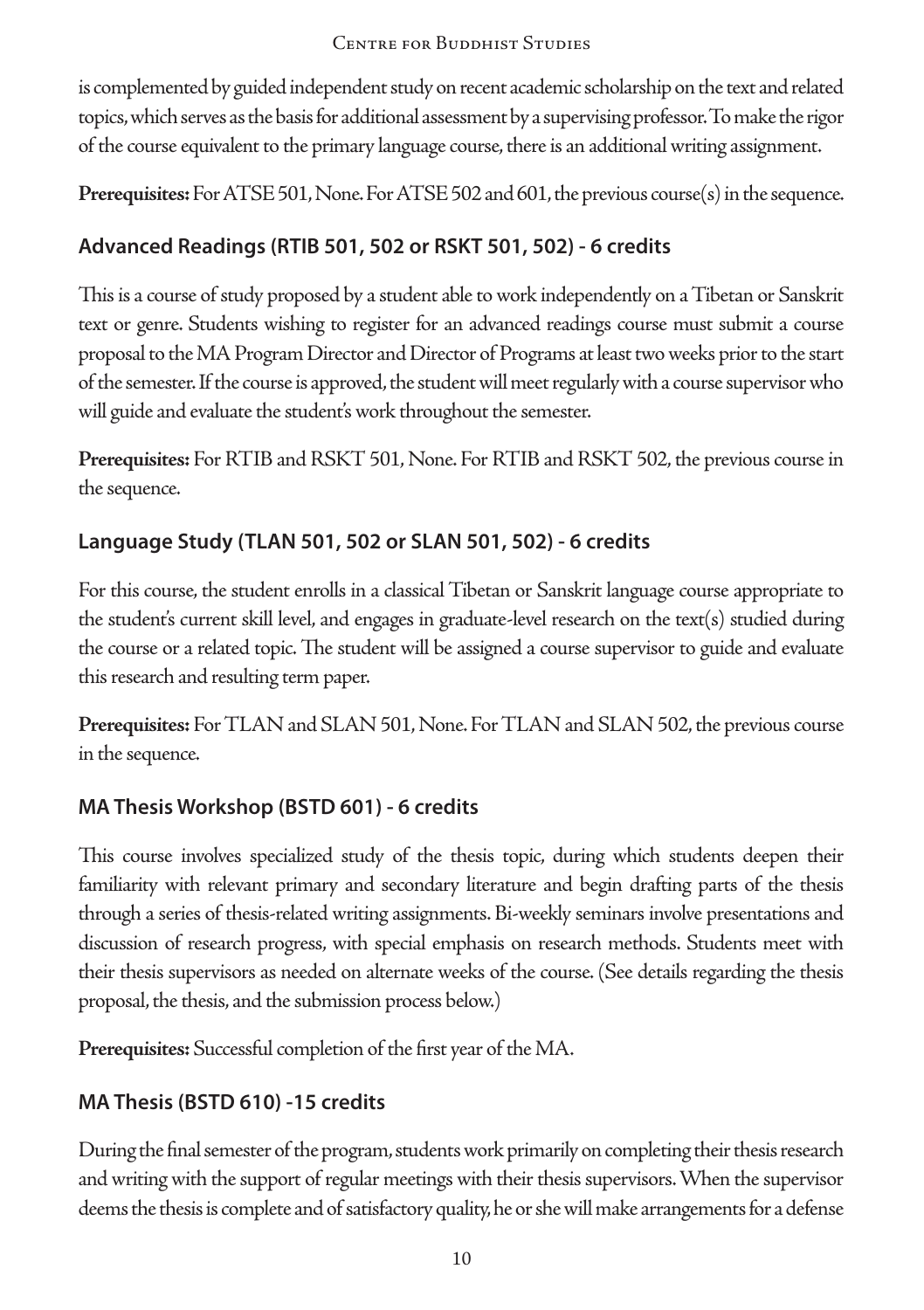with an outside reader.

The thesis should be a well-informed original contribution to the field of Buddhist Studies and demonstrate the student's facility with relevant academic research methods. This contribution may be in the form of an original study of primary literature, original syntheses or analyses of existing research, or other forms of original research.

**Prerequisites:** Successful completion of all MA coursework.

## **MA Thesis Proposal**

To advance to the third semester of the MA program, the student must submit a thesis proposal, developed in consultation with the thesis supervisor, to the CBS Graduate Committee by **July 31st**  (approximately **11** months after matriculation).

(Part-time students should speak to their supervisors to determine the deadline for their proposals.)

The proposal should be approximately 1500 -1800 words in length (excluding the bibliography). It should be double-spaced (approximately 250 words per page) and follow the conventions outlined in the current version of the "RYI Style Guide." Proposals that do not follow these conventions will not be accepted.

The proposal must contain the following elements (which should be labeled as such, excluding the title page):

- 1. **Personal Details and Thesis Title.** On the first page of the proposal, the name and year of enrollment into the MA program should be listed together with a tentative, descriptive title for the thesis. The title may be changed after the proposal is approved, but if the topic is changed considerably, a revised thesis proposal may be necessary.
- 2. **Abstract.** A summary of the thesis topic, the approach taken and the expected result written in a clear and concise manner (maximum 200 words). This should be the only item on the page following the title page.
- 3. **Overview of Existing Research.** A brief overview of previous research relevant to the thesis topic, clarifying how the thesis is positioned in relation to this research.
- 4. **Methodological Approach.** A methodological discussion of the thesis explaining the planned approach to the research.
- 5. **Outline.** A tentative outline naming the individual sections in the thesis. This should be separate from the narrative outline.
- 6. **Narrative Outline.** A repetition of the outline with a narrative explanation of each section of the thesis. It should be clear how the sections relate to each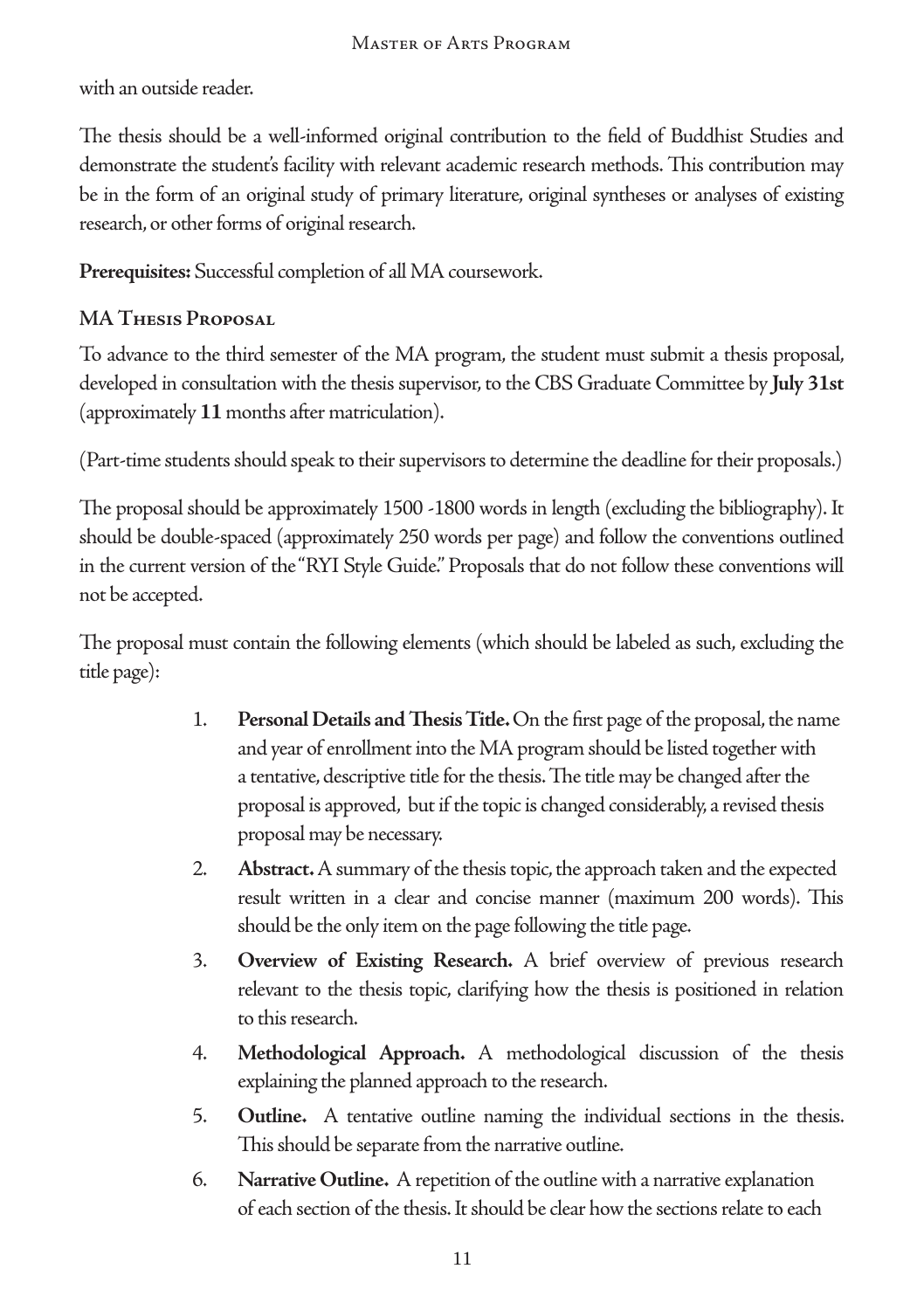other, the topic, and the expected research results.

7. **Bibliography.** A preliminary bibliography of relevant primary and secondary literature. This should be *at least* two pages in length.

## **CBS Graduate Committee**

The CBS Graduate Committee is the central body responsible for the implementation of all graduate study programs at CBS. The committee consists of five members. Three of these members are appointed yearly by the Head of Academic Programs at CBS.

The committee consists of the following posts:

- 1. Graduate Committee Head. This post is filled by the Dean of Arts, Kathmandu University.
- 2. Secretary. This post is filled by the Head of Academic Programs, CBS.
- 3. Members. This consists of three members elected yearly by the Head of Academic Programs.

The CBS Graduate Committee convenes as necessary to review applications and to oversee the graduate programs at CBS.

#### **Supervision**

After the second semester of the program, each student is assigned a thesis supervisor who works with the student to develop the thesis proposal and the thesis itself. Once the thesis proposal has been approved by the CBS Graduate Committee, the student and the thesis supervisor work together during the final year of the program to further develop the bibliography, discuss issues of method and style, and review the content of the thesis. The student and supervisor will stay in regular contact during the final year; in particular, during the fourth semester. During the fourth semester, the student is entitled to six one-hour meetings with the thesis supervisor to cover the following:

- An introductory meeting to discuss the topic, literature, and thesis outline.
- ◆ Follow-up meetings as needed to discuss methodological approach, a schedule for research and writing, chapter drafts, and the completed thesis.
- ◆ A final meeting in which the supervisor approves submission of the thesis to the external examiner.

## **Guidelines for the Final Thesis**

**Content:** The thesis should represent a well-informed original contribution to the field of Buddhist Studies and demonstrate a facility with relevant academic research methods. This contribution may be in the form of an original study of primary literature, original syntheses or analyses of existing research, or other forms of original research. No more than 40% of the main body of the thesis (which should be between 17,500 and 25,000 words) may be in the form of a translation of a Buddhist text.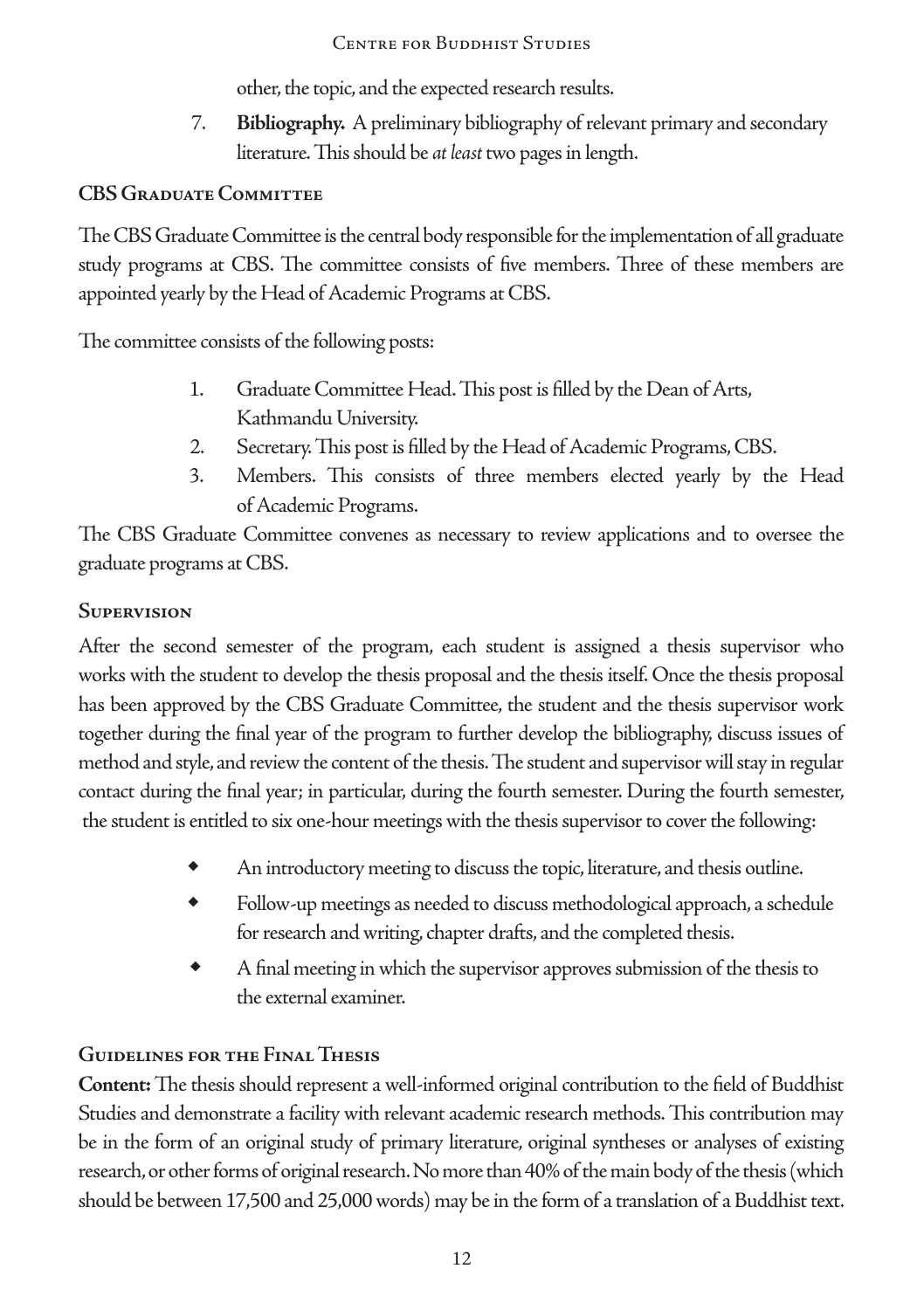### **General Structure of the Thesis:**

- Title page listing the title of the thesis, name of the student, institution and date
- Table of contents
- ◆ Abstract (200 words)
- ◆ The body of the thesis
- ◆ Appendices (if relevant)
- **Bibliography**

In order to introduce the thesis topic to a scholarly audience, the introduction must include the following elements (not necessarily in this order):

- A clear statement of the contribution of the thesis to the field
- A clear statement of the research results
- A review of the relevant secondary literature
- ◆ A statement of the methodology applied in the thesis
- ◆ A narrative outline of the chapters

**Format and Style:** The thesis should follow the conventions outlined in the "RYI Style Guide," which follows the Chicago Manual of Style with a few additions and exceptions specific to field of Buddhist Studies. Theses that do not follow these guidelines will not be accepted.

**Length of the Thesis:** The length of the thesis is restricted to a minimum length of 17,500 words (approximately 70 pages) and a maximum of 25,000 words (approximately 100 pages). This includes the title page and table of contents, but excludes the bibliography and any appendices.

## **Submission Deadlines**

## *Submission to supervisor and external examiner:*

A student who wishes to defend his or her thesis before the end of the spring semester of the second year must submit the penultimate draft of the thesis to the supervisor by **March 15th**. Otherwise, students may submit the final thesis any time up to **September 15th** without penalty. After that date students must pay one third of fall tuition in order to remain enrolled in the program.

(Part-time students should discuss the deadlines for the submission of their theses with their supervisors.)

### **Assessment and defense**

The thesis should demonstrate a thorough knowledge of existing research relating to the thesis topic, the ability to apply advanced research methods appropriate to the topic and research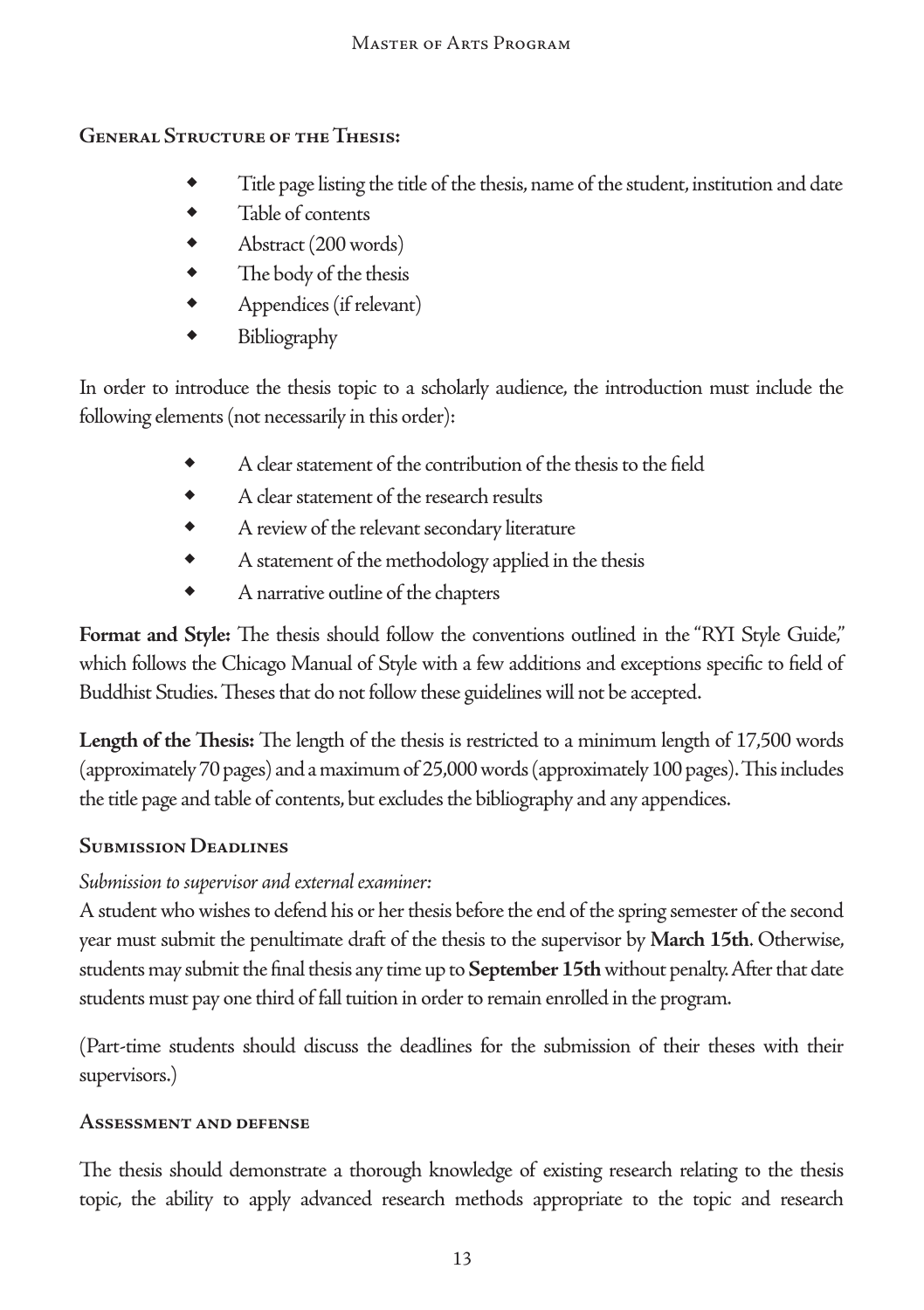questions proposed in the thesis, and research results that make an original contribution to the field of Buddhist Studies.

To this effect, the thesis will be assessed by the thesis supervisor and an external examiner appointed by the CBS Graduate Committee as per KU policy. The external examiner is a PhD of some standing and expertise in an area related to the thesis topic.

An oral defense will typically be arranged within six weeks of the submission of the thesis to the external examiner. Exceptions to this rule may occur when a thesis is submitted between March 16th and August 31st. In such cases, the oral defense may be scheduled during the fall semester.

At the end of the thesis defense, the student will receive a pass/fail grade for the thesis.

The oral defense is not open to the public unless the student gives written approval to open the defense to the public.

#### **Appeals**

If the student wishes to appeal the assessment of the thesis, he or she may do so by following the regular appeals policy at CBS.

**Final submission**—After successful defense of the thesis and making any required changes, students should submit the final thesis as a PDF file to the Director of Programs and the Director of Administration by email.

#### **Evaluation Scheme**

The academic performance of the students is judged through:

- ◆ Continuous in-semester assessment
- ◆ End-semester examination

The continuous in-semester assessment of the student is made by the concerned faculty member using any or a combination of the following:

- ◆ Written tests
- Oral tests
- ◆ Assignments
- ◆ Term papers

The end-of-semester examination will normally be conducted according to the examination schedule notified by the concerned office. The mode of evaluation in a given course is decided by the concerned faculty member who may assign varying weights to one or more of the evaluation modes. The faculty member will announce such weights at the beginning of the course.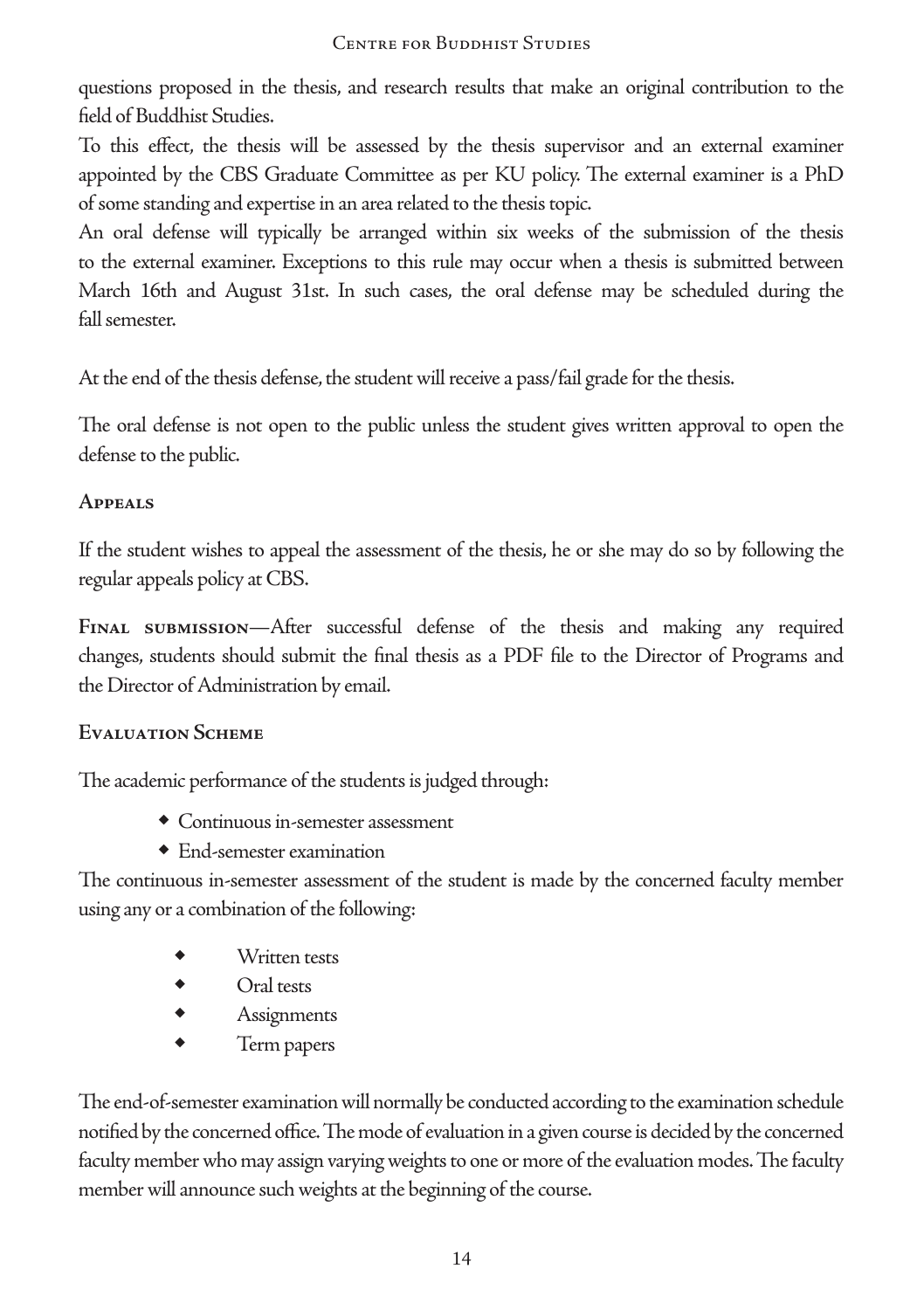#### Master of Arts Program

#### **Grading Mode:**

In each course, the student will be evaluated on a 4-point scale as follows:

| Letter Grade |                        |          |     |                                |            |     |                          |         |             |
|--------------|------------------------|----------|-----|--------------------------------|------------|-----|--------------------------|---------|-------------|
| A            | $A-$                   | $B+$     | B   | $B-$                           |            |     | $\overline{\phantom{a}}$ |         | ┳           |
| 4.U          | $\overline{ }$<br>ر. ر | ⌒<br>3.3 | J.V | $\overline{ }$<br>$\sim$<br>∸… | r<br>ر . ب | ∠.∪ | . .                      | $\cdot$ | <b>FAIL</b> |
| Grade Value  |                        |          |     |                                |            |     |                          |         |             |

The grades used to indicate the quality of a student's performance are as follows:

 $A =$  Excellent  $B = Very$  Good  $C = Good$  $D = F<sub>air</sub>$  $F =$  Failure

Apart from the letter grades mentioned above, the following letter grade may also be awarded:

 $W = W$ ithdrawn INC= Incomplete NC = Non-credit course 'S' = Satisfactory 'U' = Unsatisfactory  $AU =$  Audit

#### **Graduation**

To graduate, students must complete the minimum number of required course credits with not less than a C grade in each course.

Additionally, a minimum grade point average (GPA) of at least 2 in every semester and a cumulative grade point average (CGPA) of at least 3.0 is required for graduation.